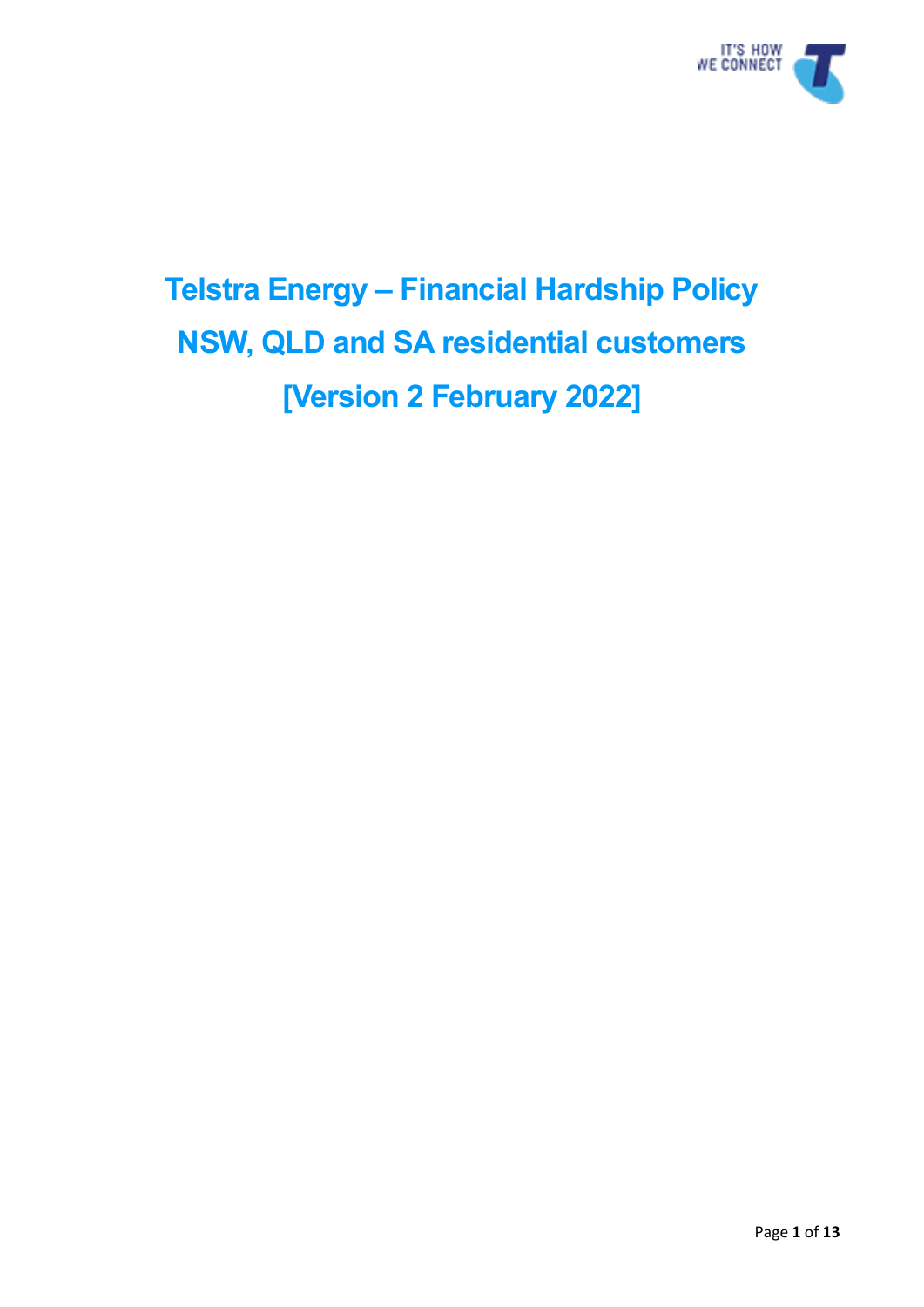

# **Contents**

| 1            |  |
|--------------|--|
| 1.1          |  |
| 1.2          |  |
| 1.3          |  |
| 1.4          |  |
| $\mathbf{2}$ |  |
| 2.1          |  |
| 2.2          |  |
| 2.3          |  |
| 2.4          |  |
| 2.5          |  |
| 2.6          |  |
|              |  |
| 3            |  |
| 3.1          |  |
| 3.2          |  |
| 3.3          |  |
| 3.4          |  |
| 4            |  |
| 4.1          |  |
| 4.2          |  |
| 5            |  |
| 5.1          |  |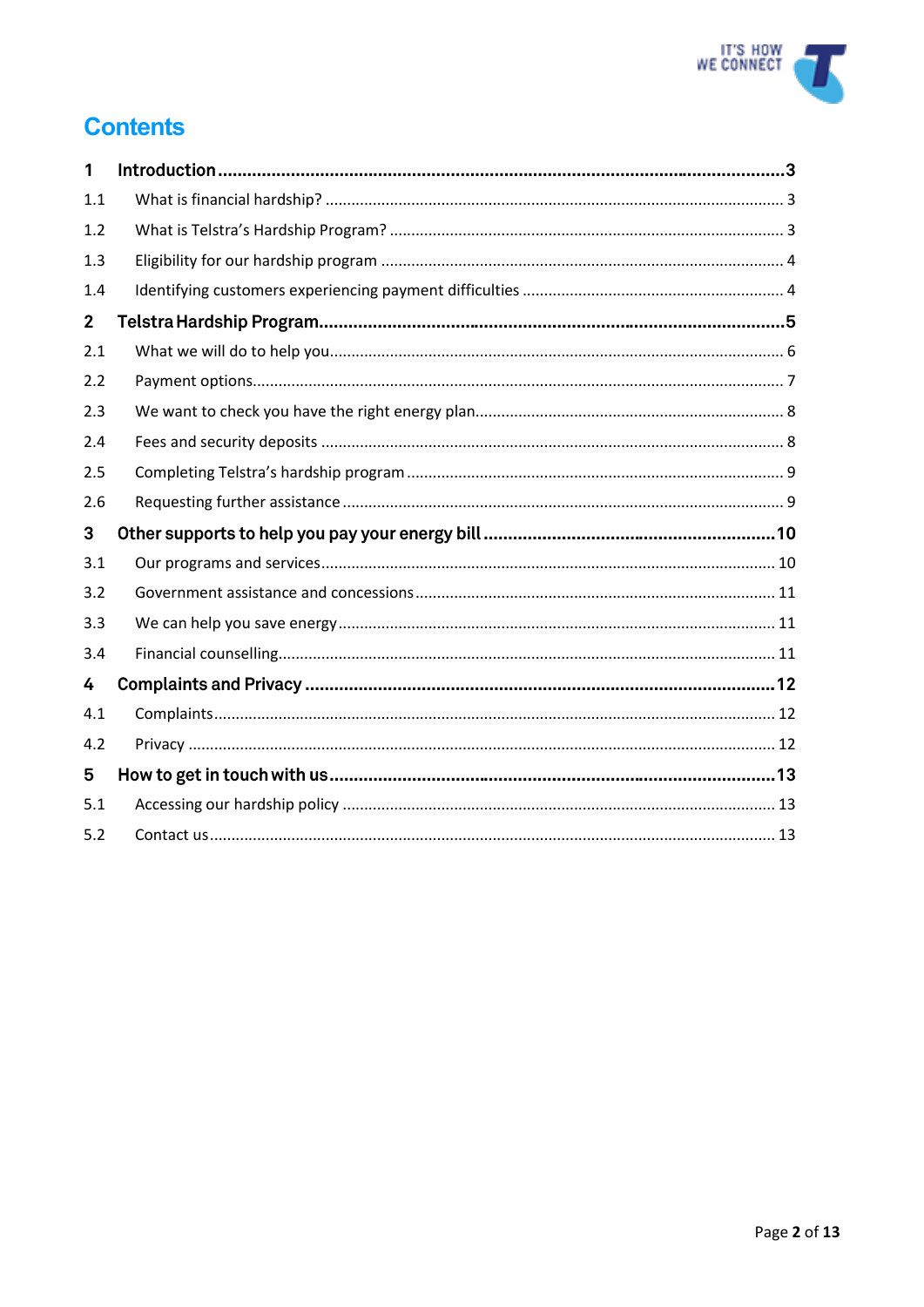

# **1 Introduction**

This policy applies to all residential customers living in NSW, QLD and SA who find it hard to pay their energy bills due to hardship.

You might experience hardship because of factors like:

- death in the family
- household illness
- family violence
- unemployment
- reduced income.

This policy explains:

- what we will do to help you manage your energy bills
- how we consider your circumstances and needs
- your rights as a customer in our hardship program.

You can ask a support person to contact us, such as:

- a financial counsellor
- someone who helps you manage your energy bills.

We need your permission to talk to your support person.

## <span id="page-2-0"></span>1.1 What is financial hardship?

When something unexpected happens, or there's a change in your usual circumstances, it might affect your ability to pay for your energy services. You may find that this only impacts you for a short period, or it might mean you need longer term assistance – we can help either way.

The effects of financial hardship are unique to you. With the right help from Telstra, we hope to get you back on track and make sure you feel able to meet your financial commitments.

## <span id="page-2-1"></span>1.2 What is Telstra's Hardship Program?

The program covers a range of assistance options that we can offer our customers who may be having trouble paying their bills due to hardship. The program offers things such as:

- flexible payment arrangements
- ability to change the frequency of your direct debits
- advice about lowering energy costs
- personalised plans for when times are really tough.

Whatever your situation, we will work with you to find a solution that is right for you.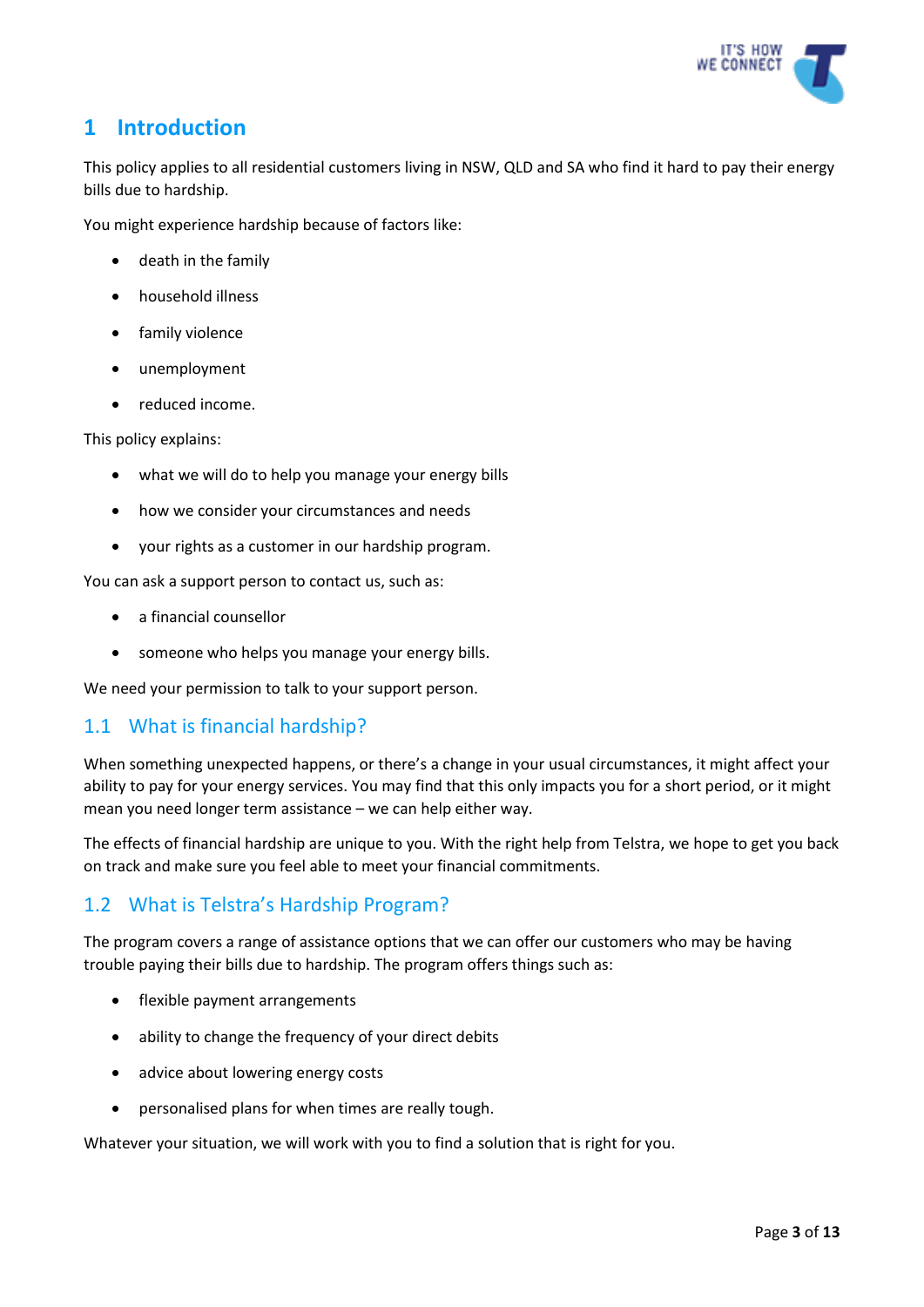

You can get in touch with Telstra to ask about the options available to you, or there may be times where we reach out to you to see if you need help – more details on this are provided in this policy.

This policy is available at [www.telstra.com.au/hardship o](http://www.telstra.com.au/hardship)r you may ask for a hard copy of this policy to be sent to you using your preferred method of contact. This policy will be made available in printable formats for customers to download and/or print.

We have systems in place to enable us to meet our obligations to customers experiencing financial hardship under:

- the National Energy Retail Law
- the National Energy Retail Rules
- the Australian Energy Regulator's Customer Hardship Policy Guideline, and
- our financial hardship policy

#### <span id="page-3-0"></span>1.3 Eligibility for our hardship program

To be eligible for the hardship program, you must:

- Be an active residential Telstra Energy customer, and
- Be experiencing payment difficulties.

We will assess your eligibility by verifying you are an active residential customer with Telstra along with you identifying that you are experiencing payment difficulties due to hardship.

You may not be eligible for our hardship program if we verify that the account is:

- closed
- an unknown energy consumer where there is no active contract set up for the service address, or
- you have had two or more broken payment plans in the last 12 months and have been removed from our hardship program.

This should not stop you reaching out if you are still experiencing difficulties. We will still assess your situation to understand if there have been changes to your circumstances and determine your ability to meet your payment obligations if we were to offer you assistance under our hardship program.

If you are not eligible for our hardship program, we will provide you with a reason via your preferred method of communication.

#### <span id="page-3-1"></span>1.4 Identifying customers experiencing payment difficulties

We identify and assess whether customers are experiencing payment difficulties in a number of ways, including if you let us know or we otherwise think you may require assistance.

Everyone's circumstances are unique, and we understand that talking about financial difficulties can be hard.

We regularly facilitate and review ongoing training for our staff to ensure they are able to identify and provide the necessary support to customers experiencing payment difficulties due to hardship. Our staff have also been trained to handle queries about the hardship program and hardship policy.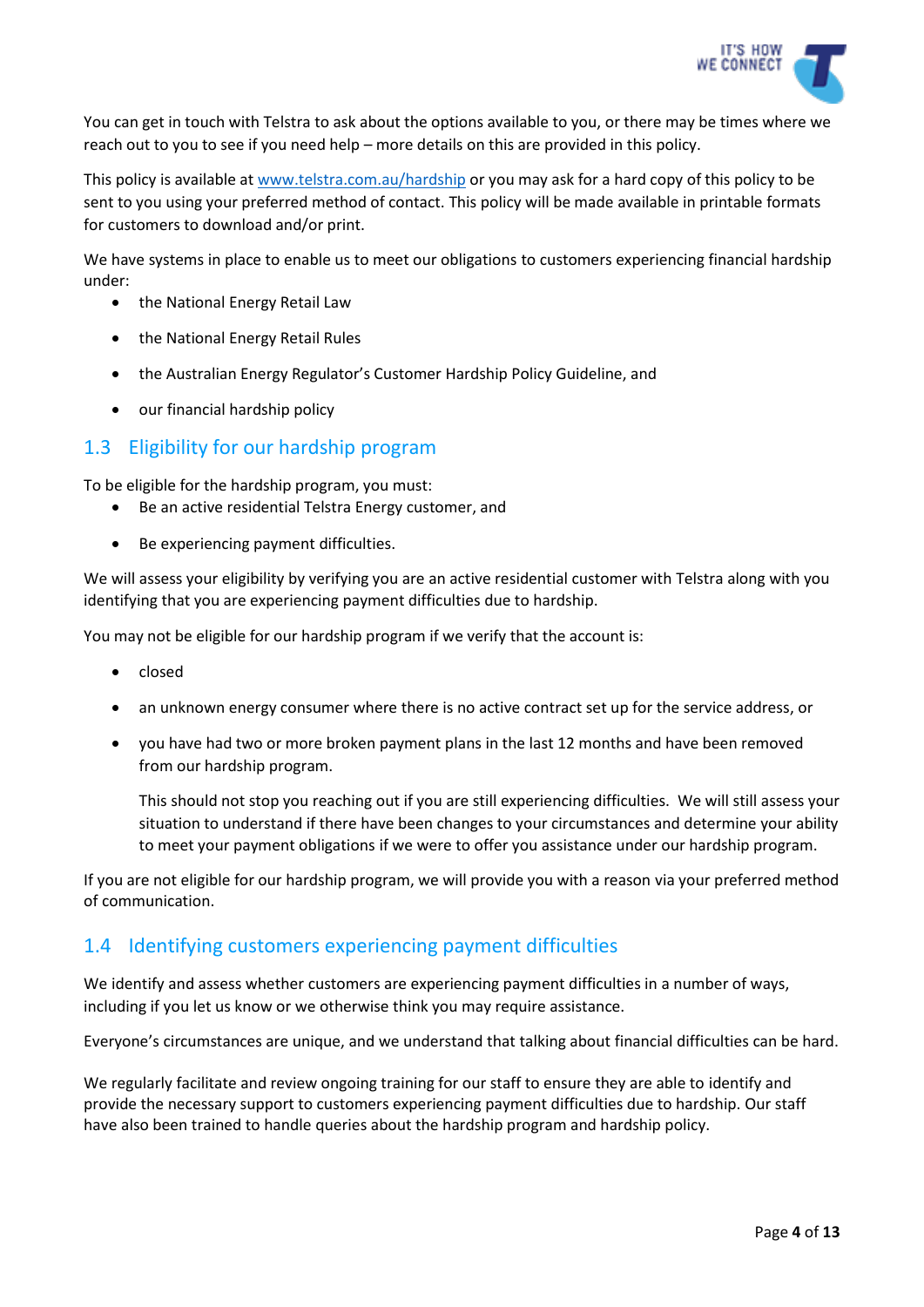

Our staff are able to identify and support customers who may benefit from our hardship program. When assessing whether you are experiencing payment difficulties, we may ask you questions about your situation so we can provide you with information on the assistance available to you.

#### **Self-identification of payment difficulties**

We encourage you to contact us directly if you are having trouble meeting your financial commitments. Our contact details are available on your energy bills, or you can find them on the Telstra website at [www.telstra.com.au/contact-us.](http://www.telstra.com.au/contact-us)

You can also contact us through a third party, such as a financial counsellor or a welfare agency.

#### **Telstra identification of payment difficulties**

Your payment history and certain activities on your account may indicate to us that you may be experiencing payment difficulties or require assistance. This includes one or more of:

- A history of missed or late payments identified by our systems
- Disconnection warning notices or disconnection for non-payment
- Use of government support and assistance grants
- Multiple requests for payment deferrals or extensions

We may also identify that you are experiencing hardship if the nature of any conversation we have with you indicates to us that this might be the case.

These indicators will be used by us to help us understand your financial circumstances, including whether you may be experiencing payment difficulties. If we consider this is the case, we will reach out to you to offer advice and assistance, even if you haven't specifically told us that you need it.

# **2 Telstra Hardship Program**

If you are experiencing payment difficulty, our program is designed to provide flexible options to support you in managing your energy usage and costs.

We will:

- In a timely manner, including when contacted by you, give you clear information about the assistance available under our hardship policy
- As soon as practicable, provide you with any assistance you are entitled to under our hardship policy
- Treat you with empathy and respect in discussing and helping you with your specific needs
- Take into account the circumstances we are aware of and act fairly and reasonably, including making payment plan options fair, flexible and affordable for you.

We regularly facilitate and review ongoing training for our staff to ensure they are able to provide the necessary support to customers experiencing payment difficulties due to hardship.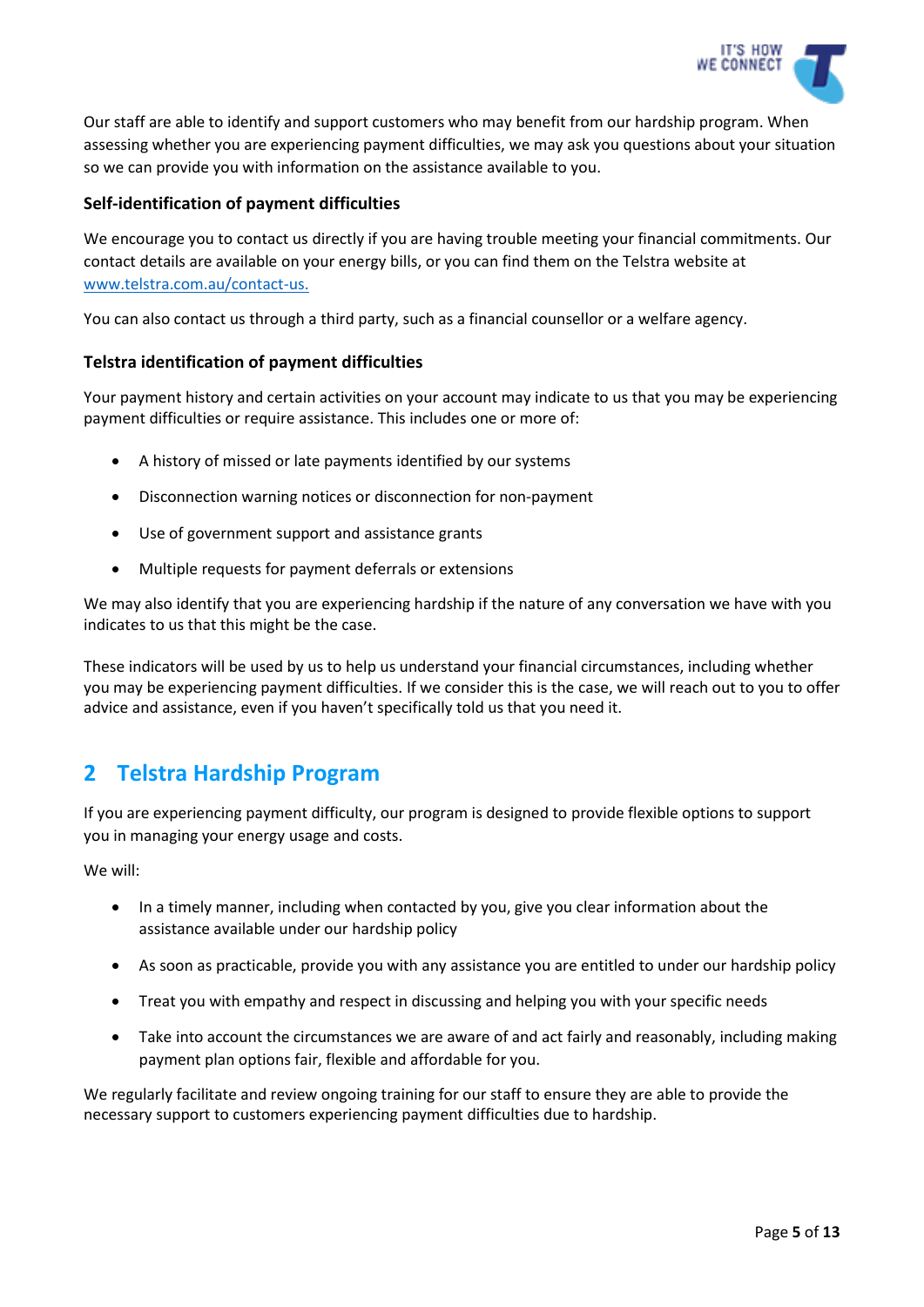

## <span id="page-5-0"></span>2.1 What we will do to help you

We will tell you about our hardship program if:

- you tell us you are having trouble paying your bill
- you are referred to our program by a financial counsellor or other community worker
- we are concerned that you may be experiencing financial hardship.

We will recommend you speak to a staff member to help you join our hardship program if you have:

- a history of late payments
- broken payment plans
- requested payment extensions
- received a disconnection warning notice
- been disconnected for non-payment.

We can also support you to join our hardship program if you tell us:

- you are eligible for a relief grant or other emergency assistance
- you have personal circumstances where hardship support may help. For example, death in the family or job loss.

You may have trouble paying your bills for different reasons. Please contact us so we can discuss your individual situation.

Our staff are specially trained to help you with hardship. Staff will:

- ask you a few questions about your circumstances
- work out if you can join the hardship program.

We will assess your application for hardship assistance by the 5th business day after we receive your application.

We will let you know if you are accepted into our hardship program within 10 business days from receipt of the application.

If you are accepted into our hardship program, we will:

- tell you if you are on the right energy plan or if there is a better plan for you
- tell you about government concessions, relief schemes or energy rebates you may be able to receive
- give you ideas about how to reduce your energy use
- talk to you about a payment amount that suits your circumstances.

We can send you a free copy of our hardship policy.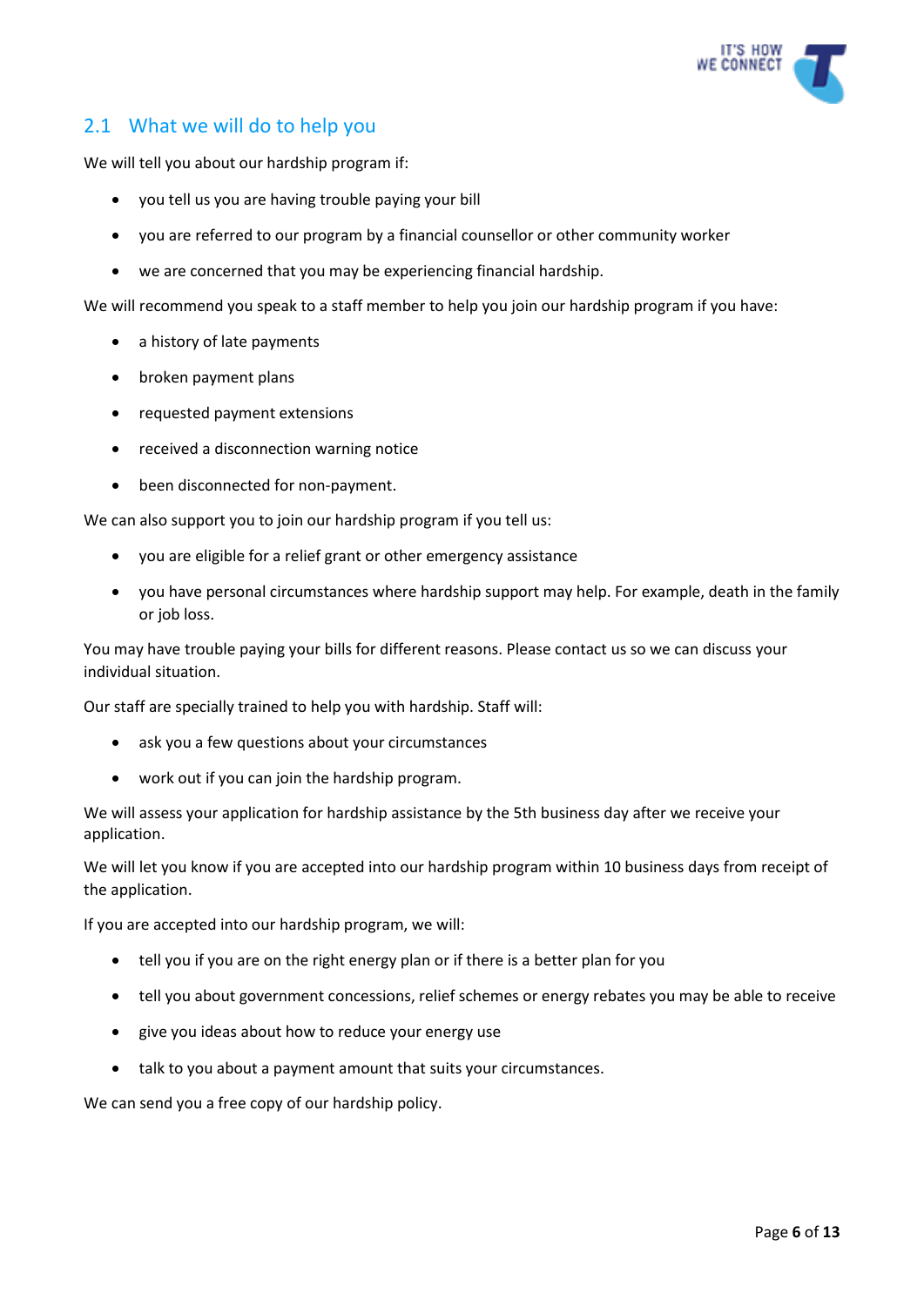

## <span id="page-6-0"></span>2.2 Payment options

#### **What we will do**

There are different payment options available to hardship customers, including:

- payment plans
- Centrepay.

When you are in our hardship program, we will offer you flexible payment options to suit your individual situation.

To make your payment plan, we will consider:

- how much you can pay
- how much you owe
- how much energy we expect you will use in the next 12 months.

This will help us figure out a payment plan that is right for you.

We will offer a payment plan to suit your situation. This will include payments to cover:

- what you owe
- an amount to cover your energy use.

Once we agree to a payment plan, we will send you information including:

- who you can contact for more help
- how long the payment plan will go for
- the amount you will pay each time
- how many payments you need to make
- when you need to make your payments (this is also called the frequency of the payments)
- how we worked out your payments.

You can choose to use Centrepay, if you are eligible.

Centrepay is a free service you can use to help pay your bills. Centrepay can automatically take an amount of money from your Centrelink payments to go toward energy bills and expenses.

We will see if another energy plan may be better for you. If you agree, we can transfer you to a better energy plan for free.

Depending on the rules in our hardship policy, we may be able to remove some debt, fees, or charges you owe.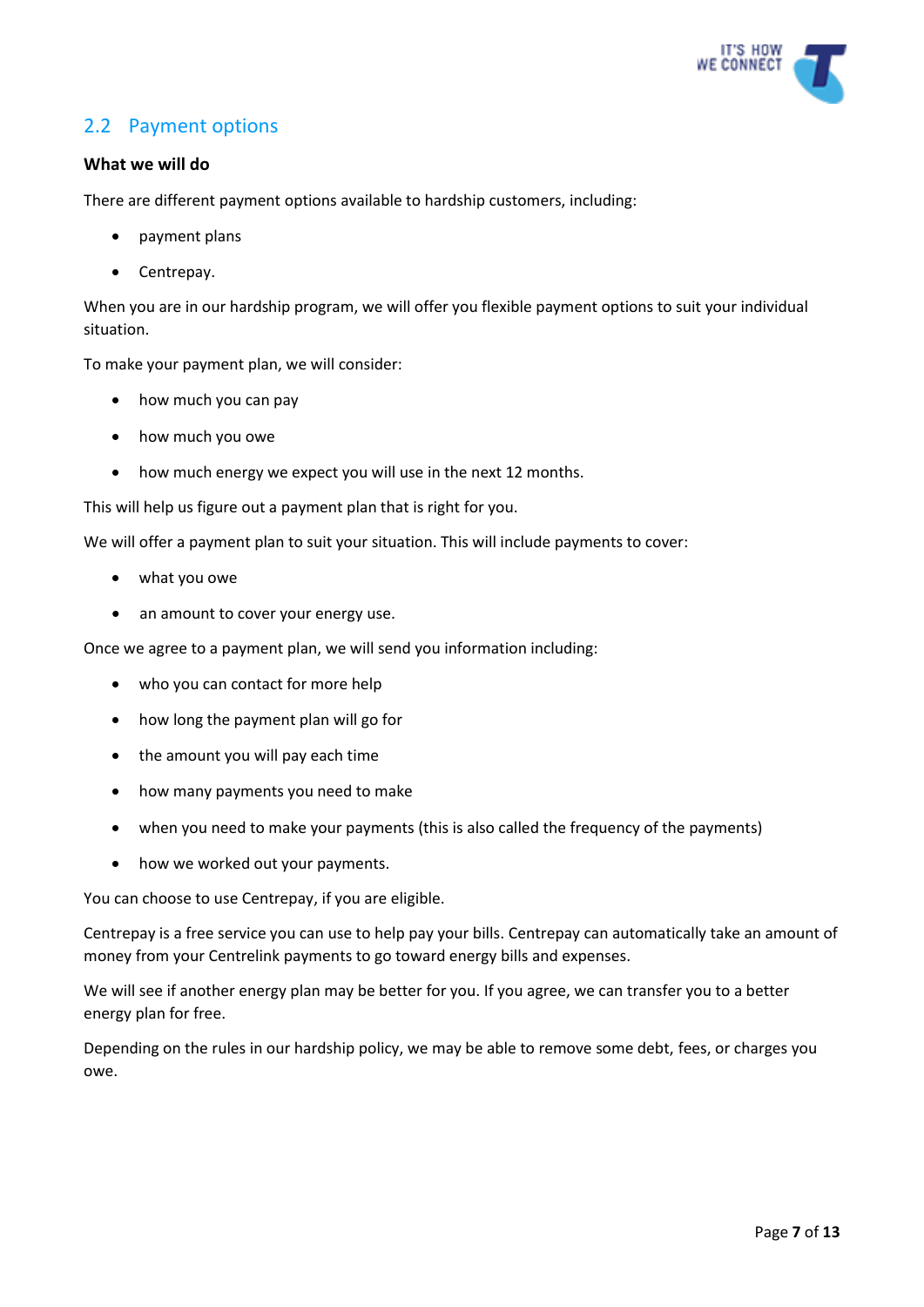

If you miss a payment, we will contact you to see if you need help. We will contact you by sending you a missed payment notification to prompt you to get in touch with us. We will also try to get in touch with you via your preferred contact method to follow up and offer assistance; this may include agreeing on a date to pay the missed instalment and a review of the payment plan to ensure it remains appropriate for your circumstances. We will contact you using a combination of contact methods, including SMS (if we have your mobile number) and/or your preferred way of communication.

If we are not able to speak with you, and new arrangements are not made to manage your energy bills, you may be removed from the hardship program.

#### **What you must do**

Tell us if your situation changes and you can no longer make the payments in your plan. We can then review your payment arrangements.

Tell us if your contact details change.

We may stop helping you if you:

- stop making payments under your plan
- do not tell us when your contact details change.

If you have had two payment plans cancelled in the last 12 months because you did not follow your plan:

- we do not have to offer you another plan
- we might disconnect your energy.

#### <span id="page-7-0"></span>2.3 We want to check you have the right energy plan

When you join our hardship program, we will talk to you about your energy use and whether you are on the right plan. If we think there is a better energy plan for you, we will:

- explain why the plan is better
- ask if you'd like to transfer to the new plan for free.

We will only talk to you about the plans we can offer.

#### <span id="page-7-1"></span>2.4 Fees and security deposits

#### **We will work with you**

If you have joined our hardship program, we will not:

- charge late payment fees
- require a security deposit
- make changes to your plan without your agreement. For example, we will not put you on a shortened collection cycle unless you agree first.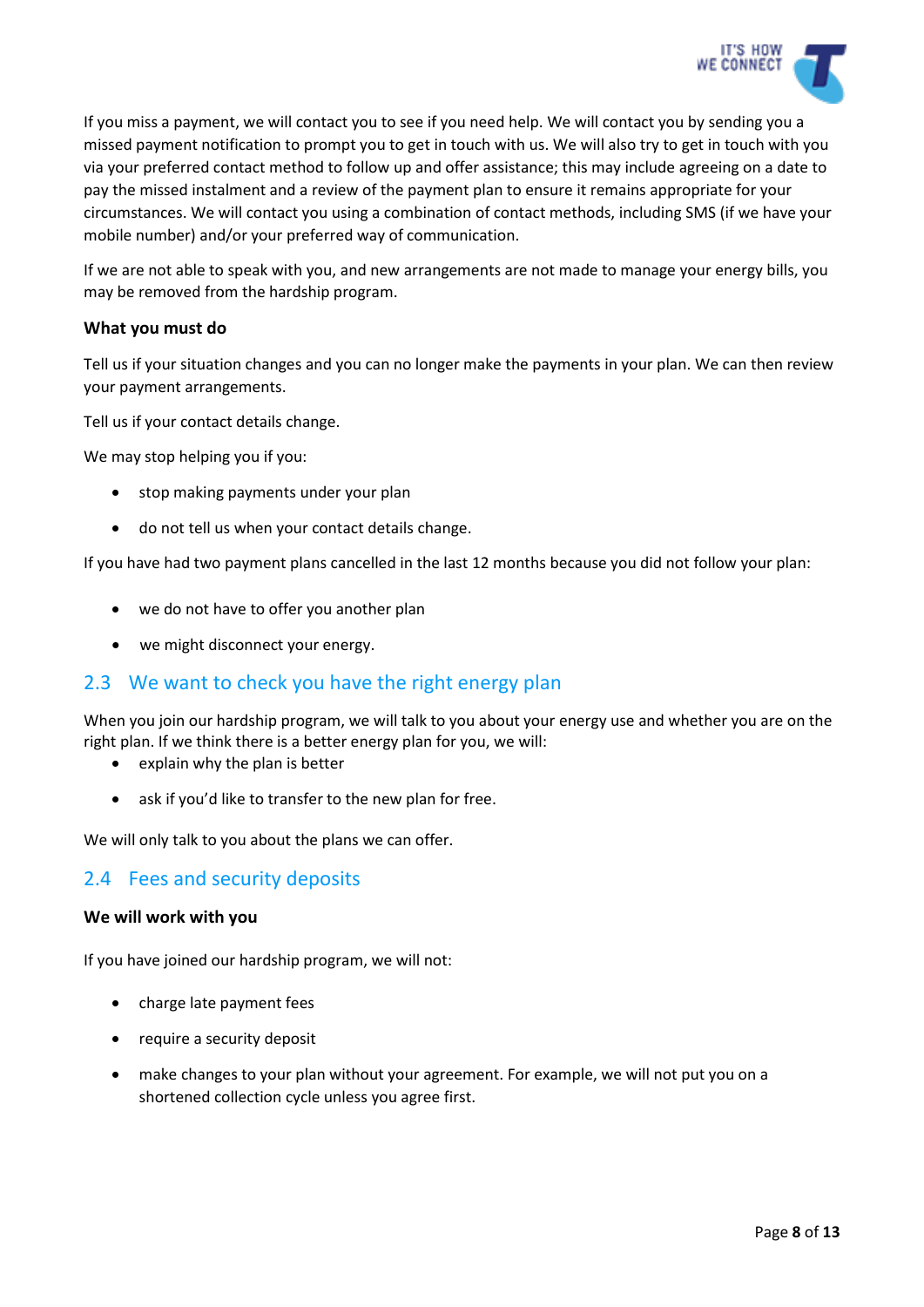

# <span id="page-8-0"></span>2.5 Completing Telstra's hardship program

Our aim is to ensure you can meet your financial commitments and feel confident in managing your ongoing energy usage and costs.

While you are on our hardship program, we will provide you advice and tips on how to bring your energy usage, and therefore energy costs, down. We will also regularly review your payment plans to ensure your instalments remain appropriate, for example, when there has been significant reduction in your energy usage. We will also review your payment plans if you contact us and tell us that your circumstances have changed.

When your payment plan is nearing the last scheduled instalment payment, we will send you a message to remind you of the upcoming end date of your payment plan. If you feel you would benefit from an extension or revision to your payment plan at that time, you can let us know.

When all scheduled payments are completed, we'll send you a notification to let you know that you have completed the payment plan agreement and that you will return to standard billing and payment cycles.

## <span id="page-8-1"></span>2.6 Requesting further assistance

If you have completed a payment plan but require further support, please contact us.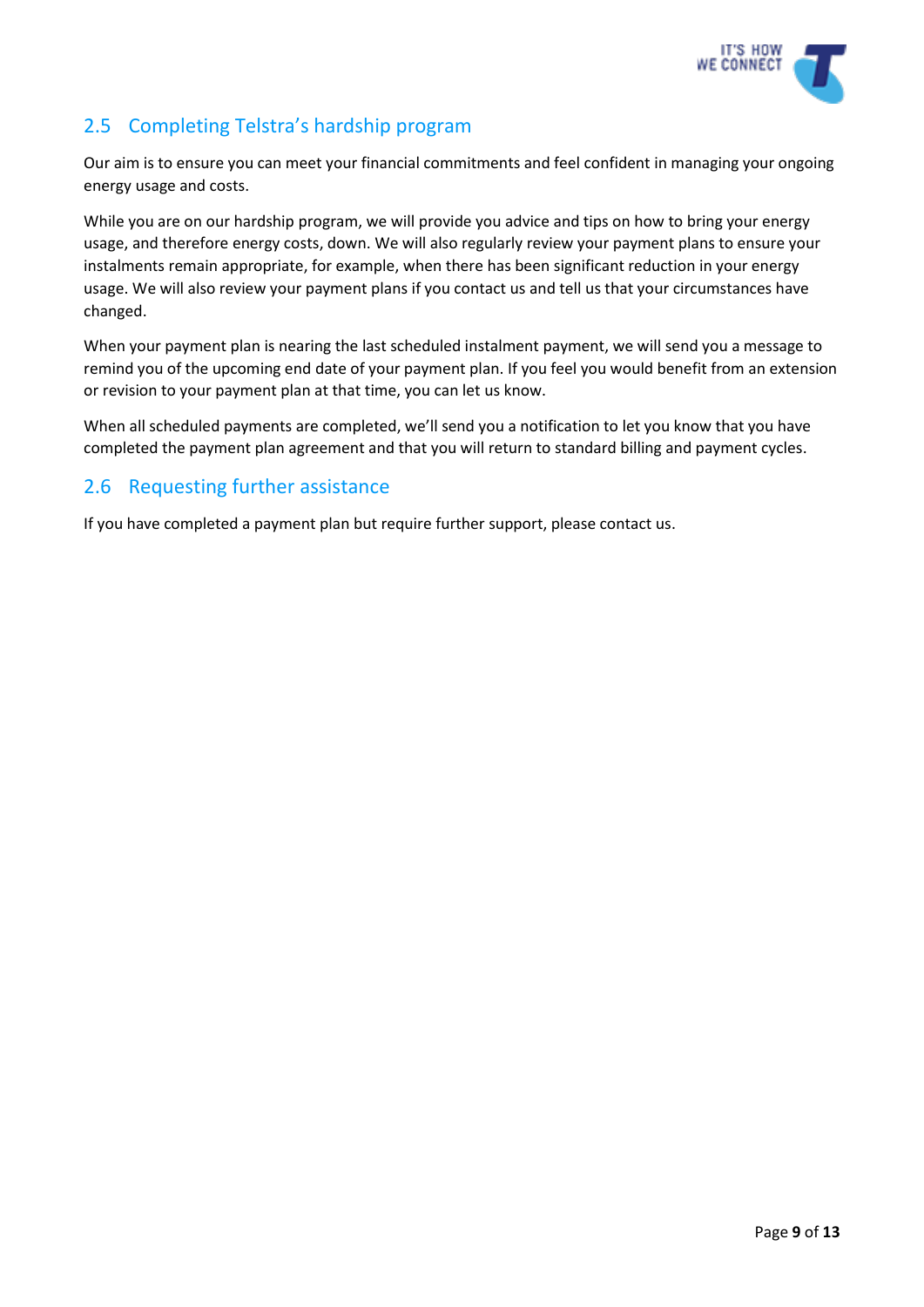

# **3 Other supports to help you pay your energy bill**

Depending on the state or territory you live in, there are other supports to help you pay your energy bills.

#### **What we will do**

We will tell you about other ways you can get help to pay your energy bill, such as:

- government relief schemes
- energy rebates
- concession programs
- financial counselling services.

#### **What we need you to do**

If you find out you are eligible for these programs, let us know as soon as possible so we can help you.

#### <span id="page-9-0"></span>3.1 Our programs and services

As a hardship customer, you can access a range of programs and services to help you:

- Assistance in application for government grants and services
- Access to self-service management of your payment plan
- Advice on appliances, energy saving tips and time of day usage
- Review your payment plan at regular intervals to make sure you are not paying too much, or too little
- Help you get in touch with an independent financial counsellor, free of charge
- Work with you to make sure your energy supply remains connected.

#### **What we will do**

We will consider your individual situation to find the right programs (e.g. concession programs) or services that meet your needs.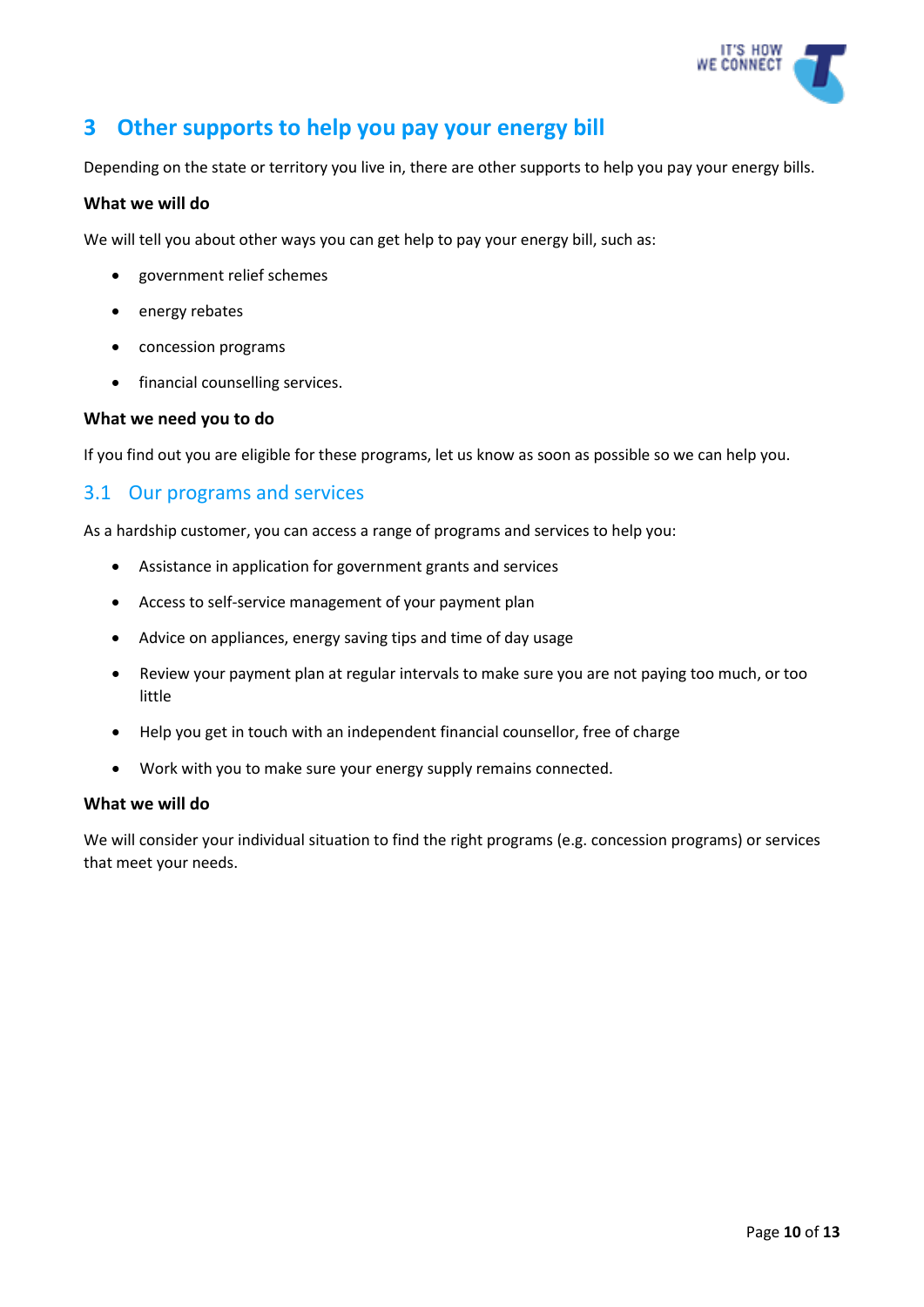

## <span id="page-10-0"></span>3.2 Government assistance and concessions

There are a range of government services available. See the table below for more information on the services that are available in your State.

Each state has energy concessions and other grants or schemes that are available. The eligibility for these rebates and concessions is individual to the state.

| <b>STATE</b> | <b>ASSISTANCE AND CONCESSIONS</b>  | <b>MORE INFORMATION</b>                                |
|--------------|------------------------------------|--------------------------------------------------------|
| <b>NSW</b>   | You may be eligible for payment    | For more information on the EAPA scheme and the        |
|              | from the NSW Government's          | assistance provided by the NSW Government, visit:      |
|              | <b>Energy Accounts Payments</b>    | www.service.nsw.gov.au/transaction/energy-accounts-    |
|              | Assistance (EAPA) scheme to        | payment-assistance-eapa-scheme.                        |
|              | help pay overdue energy bills if   |                                                        |
|              | you are experiencing financial     | For other concession and rebate information, visit:    |
|              | hardship.                          | www.service.nsw.gov.au/services/concessions-rebates-   |
|              |                                    | and-assistance.                                        |
|              |                                    |                                                        |
| Queensland   | You may be eligible for payment    | For more information on the HEEAS and the assistance   |
|              | from the Queensland                | provided by the Queensland Government, and other       |
|              | Government's Home Energy           | concession and rebate information, visit               |
|              | <b>Emergency Assistance Scheme</b> | www.qld.gov.au/community/cost-of-living-               |
|              | (HEEAS) to help pay overdue        | support/concessions/energy-concessions                 |
|              | energy bills if you are            |                                                        |
|              | experiencing financial hardship.   |                                                        |
| South        | You may be eligible for payment    | For more information on the EEPS scheme and the        |
| Australia    | from the South Australian          | assistance provide by the South Australian Government, |
|              | Government's Emergency             | visit https://www.sa.gov.au/topics/care-and-           |
|              | <b>Electricity Payment Scheme</b>  | support/concessions/financial-aid/emergency-financial- |
|              | (EEPS) if you're at risk of your   | aid.                                                   |
|              | electricity being disconnected.    |                                                        |
|              | EEPS payments are only             | For other concession and rebate information, visit:    |
|              | accessible through financial       | https://www.sa.gov.au/topics/care-and-                 |
|              | counsellors who will help with     | support/concessions.                                   |
|              | your application.                  |                                                        |

## <span id="page-10-1"></span>3.3 We can help you save energy

Using less energy can help you save money

#### **What we will do**

When you join our hardship program, we can give you tips to use less energy. This can be different depending on the state or territory you live in.

## <span id="page-10-2"></span>3.4 Financial counselling

If you do require professional financial help, there are several organisations that offer free of charge financial counselling advice.

You can talk to a Financial Counsellor from anywhere in Australia by calling 1800 007 007 (Monday to Friday 9.30 am – 4.30 pm). This number will connect you to the relevant support services in your State or Territory.

You can also visit the National Debt Helpline [www.ndh.org.au](http://www.ndh.org.au/) and speak to one of their financial counsellors on 1800 007 007.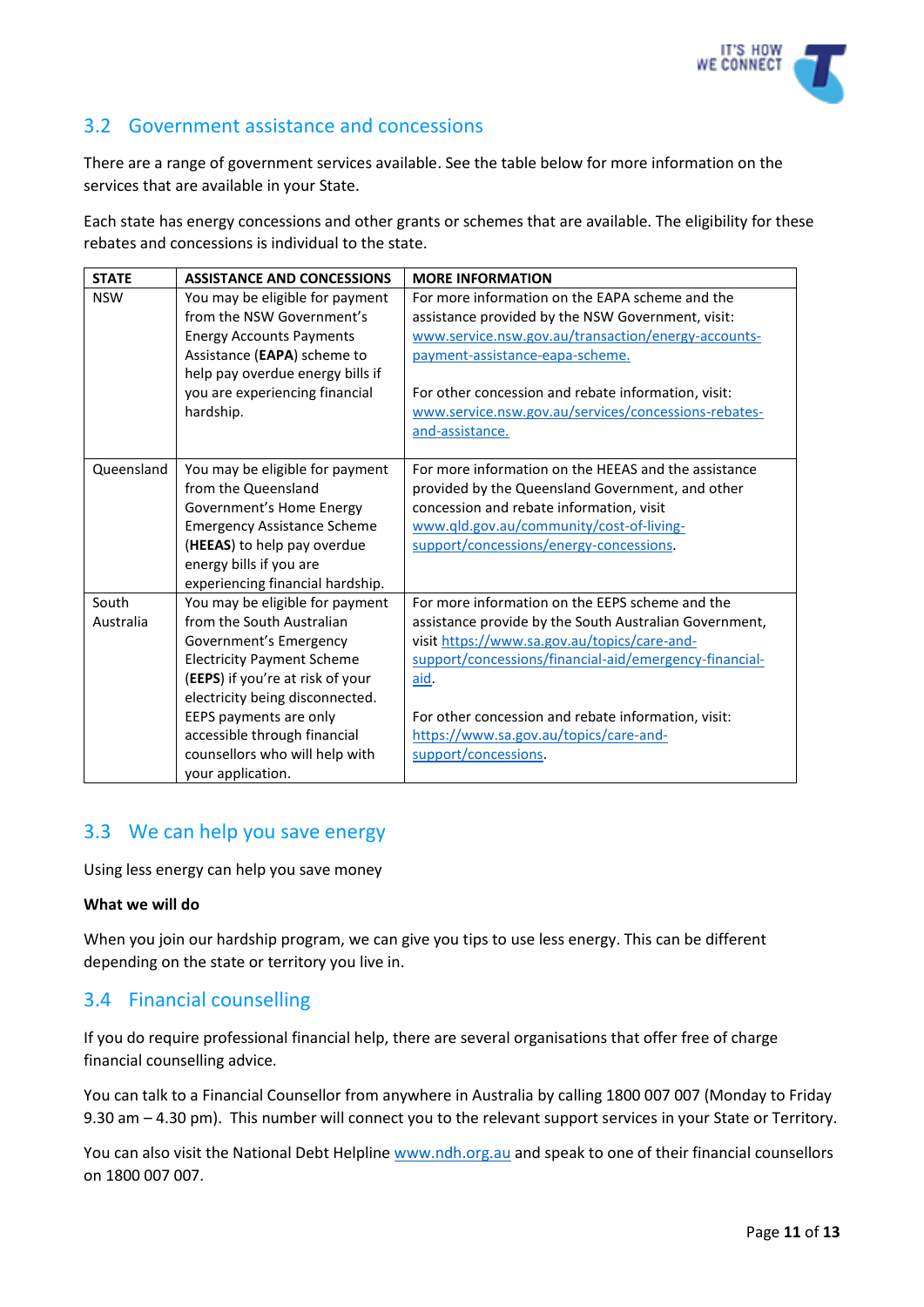

# **4 Complaints and Privacy**

## <span id="page-11-0"></span>4.1 Complaints

If you have a complaint about this policy including the assistance we provided, or an outcome that you think is unreasonable, you have the right to make a complaint, and can do so in one of the following ways:

- Message us through the My Telstra mobile app
- Call us on 13 22 00 and say "energy complaint".

We're committed to acknowledging complaints and resolving them as soon as possible.

More information about how we handle complaints is in our Complaints and Dispute Resolution Policy which you can find a[t www.telstra.com.au/complaints.](http://www.telstra.com.au/complaints)

If we have not been able to resolve your concern, you have a right to contact the Energy Ombudsman in your state:

| <b>STATE</b> | <b>BODY</b>             | <b>COMPLAINT LINK/EMAIL</b>         | <b>PHONE</b> |
|--------------|-------------------------|-------------------------------------|--------------|
| <b>NSW</b>   | <b>Energy and Water</b> | www.ewon.com.au/page/making-a-      | 1800 246 545 |
|              | Ombudsman NSW           | complaint/complaint-forms           |              |
|              | (EWON)                  |                                     |              |
| <b>QLD</b>   | Energy and Water        | www.ewoq.com.au/contact-us          | 1800 662 837 |
|              | Ombudsman Queensland    |                                     |              |
|              | (EWOQ)                  |                                     |              |
| <b>SA</b>    | Energy and Water        | www.ewosa.com.au/submit-a-complaint | 1800 665 565 |
|              | Ombudsman South         |                                     |              |
|              | Australia (EWOSA)       |                                     |              |

Telstra will treat your complaint respectfully and handle all personal information in accordance with our privacy policy. To find our privacy policy visit [www.telstra.com.au/privacy.](http://www.telstra.com.au/privacy)

#### <span id="page-11-1"></span>4.2 Privacy

We are committed to protecting your privacy, keeping your information and ensuring the security of your data in accordance with *Privacy Act 1988* (Cth) and the Australian Privacy Principles.

For more information on how we collect use, store, and disclose personal information, visit [www.telstra.com.au/privacy.](http://www.telstra.com.au/privacy)